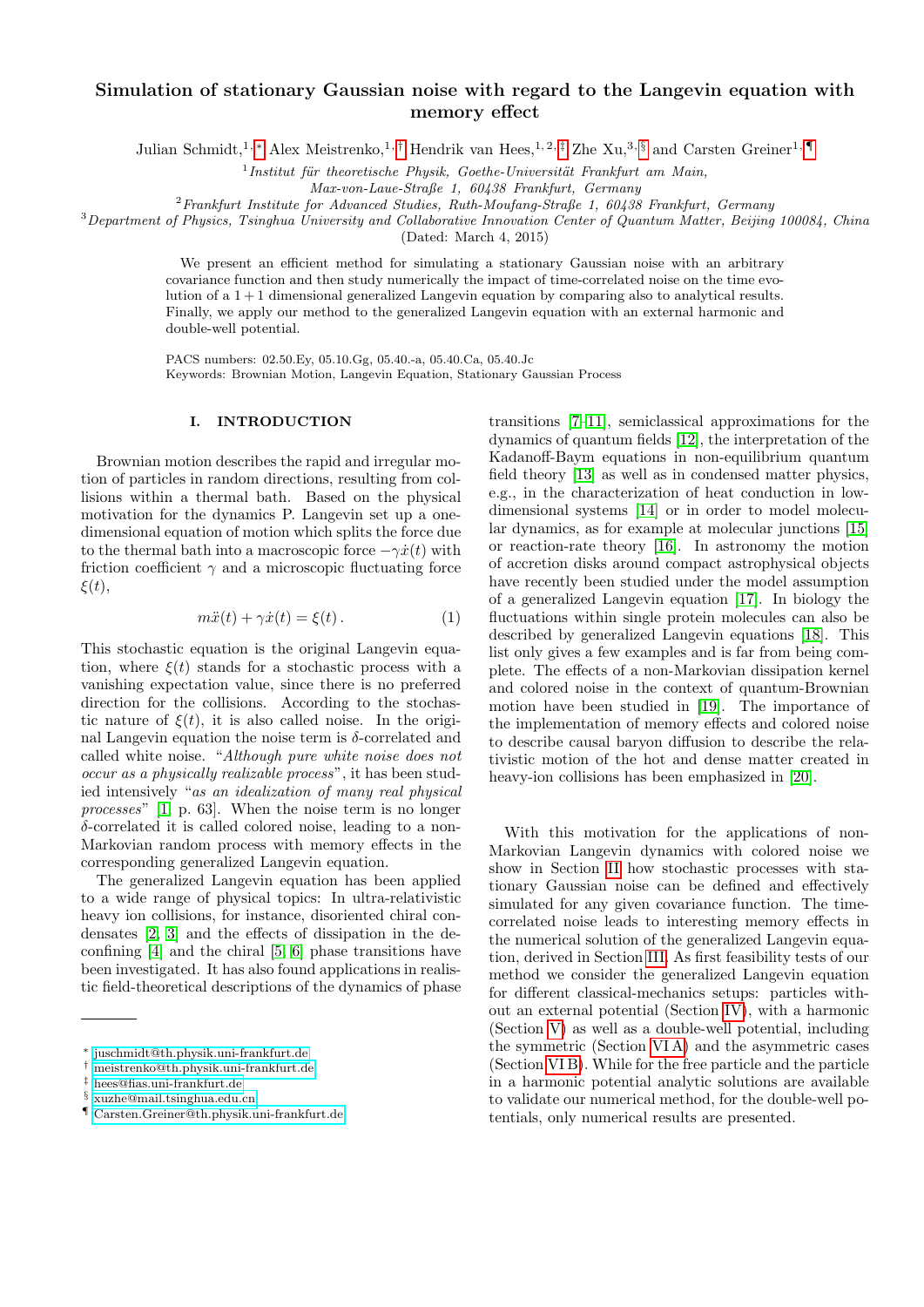### <span id="page-1-0"></span>II. DERIVATION OF A GENERAL STATIONARY GAUSSIAN PROCESS

A Gaussian process can be described by its expectation value and its covariance function. We present a method to generate a stationary Gaussian process for an arbitrary covariance function. The sum

<span id="page-1-4"></span>
$$
\xi(t) = \sum_{i=1}^{n} a_i b(t - t_i), \quad t \in [0, T]
$$
 (2)

with a stochastic amplitude  $a_i$  describes a very general stochastic process with *n* discrete pulses at times  $t_1, ..., t_n$ in the observed time interval  $[0, T]$  and  $b(t)$  denoting an arbitrary pulse shape [\[21,](#page-11-17) p. 419]. The noise shall have the following attributes:

1. The expectation value of the noise vanishes,

$$
\langle \xi(t) \rangle = 0 \Leftrightarrow \langle a_i(t) \rangle = 0.
$$

2. The exact knowledge of the probability density of  $p(a_i)$  is of no importance. Its characteristic function is

<span id="page-1-1"></span>
$$
W(\omega) = \int_{-\infty}^{\infty} p(a_i) e^{i\omega a_i} da_i.
$$
 (3)

3. The probability density  $p_{t_i}$  of having a pulse at a certain time  $t_i$  is equal to the probability density  $p_{t_j}$  at a different time  $t_j$ . So for one pulse in the time interval  $[0, T]$  the probability density is

$$
p_{t_i} = \frac{1}{T} \, .
$$

4. The probability that  $n$  independent pulses occur during the time interval shall be given by the Poisson distribution [\[21,](#page-11-17) p. 420]

<span id="page-1-2"></span>
$$
P_n = \frac{\bar{n}^n}{n!} e^{-\bar{n}}.
$$
\n(4)

Here  $\bar{n}$  denotes the mean number of pulses in the time interval [0, T] and can also be written as  $\bar{n} =$  $\mu$ , where  $\mu$  is the mean pulse rate.

The total probability density for the occurrence of  $n$ pulses with a pulse height  $a_i$  at times  $t_0 \ldots t_n$  can be expressed as

$$
P_n[\xi(t)] = P_n p(a_1) \cdots p(a_n) p_{t_1} \cdots p_{t_n}
$$
  
= 
$$
P_n p(a_1) \cdots p(a_n) T^{-n}.
$$
 (5)

The path integral for fixed  $n$  is the integration along all possible times  $t_1 \ldots t_n$  in the interval  $[0, T]$  and all possible pulse heights  $a_1 \ldots a_n$ :

$$
D_n[\xi(t)] = dt_1 \dots dt_n da_1 \dots da_n,
$$

resulting in

$$
P[\xi(t)]\mathcal{D}[\xi(t)] = \sum_{n=0}^{\infty} P_n[\xi(t)]\mathcal{D}_n[\xi(t)].
$$

This leads to the characteristic functional of the stochastic process  $\xi(t)$  with an arbitrary auxiliary test function  $k(t)$ :

<span id="page-1-3"></span>
$$
\Phi[k(t)] = \int \exp\left[i \int_{-\infty}^{\infty} dt \, k(t) \xi(t)\right] P[\xi(t)] \, \mathrm{D}[\xi(t)]
$$
\n
$$
= \sum_{n=0}^{\infty} P_n \prod_{j=1}^{n} \int_{0}^{T} \frac{\mathrm{d}t_j}{T} \int_{-\infty}^{\infty} \mathrm{d}a_j \, p(a_j) \tag{6}
$$
\n
$$
\times \exp\left[ia_j \int_{-\infty}^{\infty} \mathrm{d}t \, k(t) b(t - t_j)\right].
$$

Using the characteristic function  $W(\omega)$  of  $p(a_i)$  (see Eq. [\(3\)](#page-1-1)) and the Poisson distribution  $P_n$  Eq. [\(4\)](#page-1-2) with the mean pulse rate  $\mu = \bar{n}/T$ , relation [\(6\)](#page-1-3) can be transformed to

$$
\Phi[k(t)] = \exp\left[-\mu \int_0^T ds \left\{1 - W\left(\int_{-\infty}^\infty dt \, k(t)b(t-s)\right)\right\}\right].
$$

If we now use the Taylor expansion of  $W(\omega)$ , we obtain

$$
W(\omega) = 1 + i\omega \langle a_i \rangle - \frac{1}{2!} \omega^2 \langle a_i^2 \rangle + \cdots
$$
  
=  $1 - \frac{1}{2} \sigma^2 \omega^2 + \cdots$  (7)

with  $\langle a_i \rangle = 0$  and  $\sigma^2$  as variance of  $p(a_i)$ . The characteristic function now reads

$$
\Phi[k(t)] = \exp\bigg[-\frac{\mu\sigma^2}{2}\int_0^T ds \int_{-\infty}^\infty dt \bigg]
$$

$$
\int_{-\infty}^\infty dt' k(t)k(t')b(t-s)b(t'-s) + \dots\bigg].
$$

For the limit  $\sigma \to 0$ ,  $\mu \to \infty$ ,  $\mu \sigma^2 = \text{const}$ , the additional terms vanish and the characteristic function has the form of a Gaussian process with vanishing expectation value:

$$
\Phi_{\text{Gauss}}[k(t)] = \exp\left[-\frac{1}{2}\int \mathrm{d}t \int \mathrm{d}t' \, k(t)k(t')C(t,t')\right] \tag{8}
$$

where

<span id="page-1-5"></span>
$$
C(t,t') = \langle \xi(t)\xi(t')\rangle = \mu\sigma^2 \int_0^T ds \, b(t-s)b(t'-s) \,. \tag{9}
$$

By definition the process is called stationary, if  $C(t, t') =$  $C(t - t')$  for all  $t, t' \in [0, T]$ . We have shown that in the limit of a small variance  $\sigma^2$  and large pulse rate  $\mu$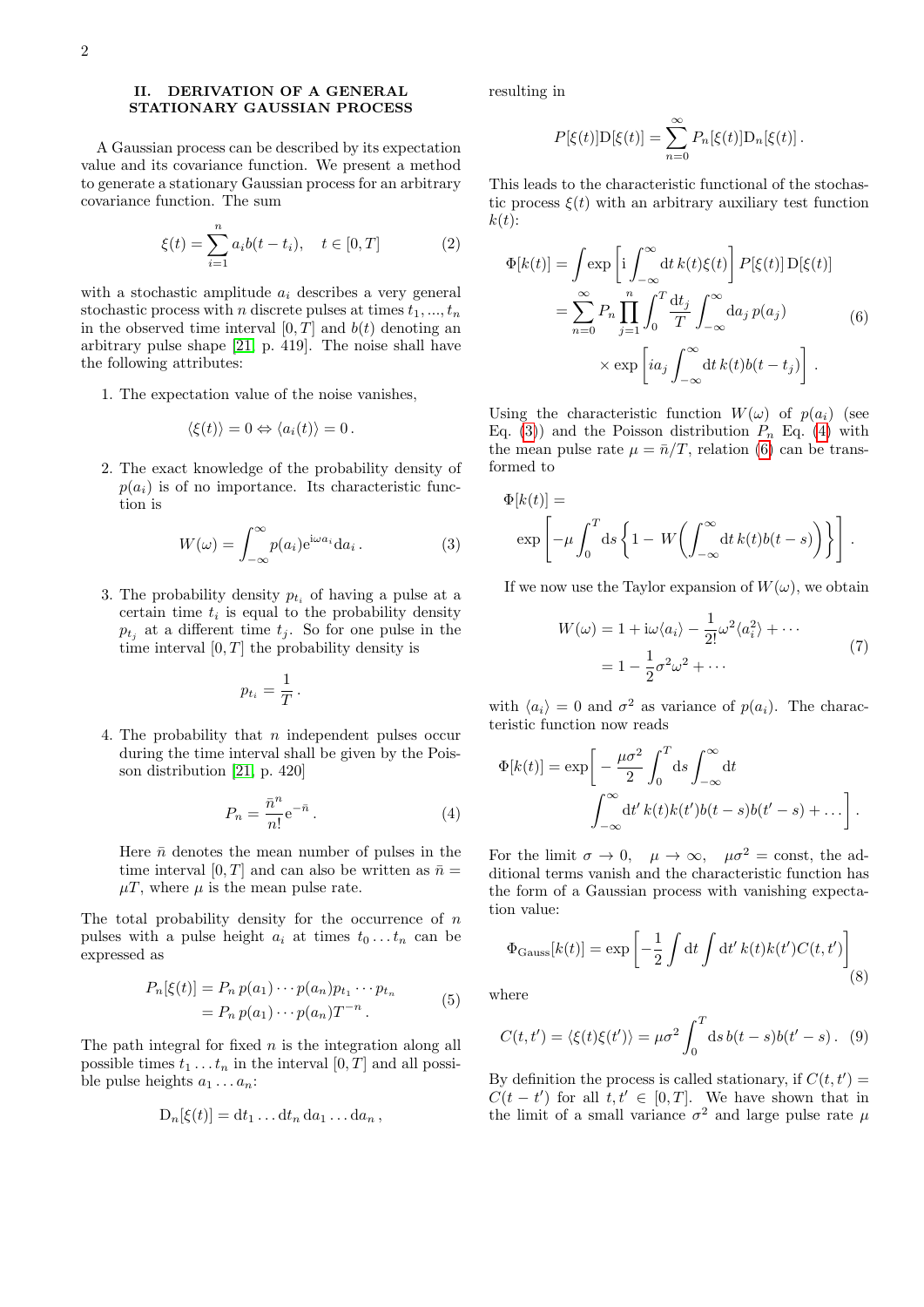our general noise function [\(2\)](#page-1-4) becomes a Gaussian process and is therefore called Gaussian noise. Apart from knowing the variance  $\sigma^2$  of the probability distribution  $p(a_i)$ , we do not need any further knowledge about that function. For simplicity, we choose a Gaussian distribution. For  $b(t) = \sqrt{\frac{D}{\mu \sigma^2}} \delta(t)$  we obtain  $\delta$ -correlated white noise with a positive value  $D$ ,

$$
\xi_w(t) = \sqrt{D}\bar{\xi}_w(t) \,, \tag{10}
$$

where

<span id="page-2-3"></span>
$$
\bar{\xi}_w(t) = \sum_{i=1}^n \frac{a_i}{\sigma} \frac{1}{\sqrt{\mu}} \delta(t - t_i) = \sum_{i=1}^n \frac{\bar{a}_i}{\sqrt{\mu}} \delta(t - t_i) \qquad (11)
$$

is normalized white noise with  $\bar{a}_i := \frac{a_i}{\sigma}$  being a random Gaussian distributed variable, scaled to the variance of unity.

For a large pulse rate  $\mu$  the relative variance  $\frac{\Delta n}{\bar{n}}$  of the number of pulses becomes small. For this reason we can fix the number of pulses in the time interval  $[0, T]$  to n and split the time interval into  $n$  time steps  $t_i$  with step width  $\Delta t = t_{i+1} - t_i$ . The pulse rate density is then given by  $\mu = \frac{1}{\Delta t}$  resulting in the following approximation for the  $\delta$ -function:

$$
\delta(t) = \begin{cases} \frac{1}{\Delta t} & \text{for } t = 0\\ 0 & \text{for } t \neq 0 \end{cases}.
$$
 (12)

This leads to

$$
\xi_w(t_i) = \sqrt{D} \frac{\bar{a}_i}{\sqrt{\Delta t}}.
$$
\n(13)

We return to the general expression of the covariance function as given in Eq. [\(9\)](#page-1-5). Since we want the process to be stationary, the following assumptions for the pulse shape  $b(t)$  are needed:

1.  $b(t)$  is symmetric with respect to the origin  $t = 0$ ,

$$
b(t) = b(-t) .
$$

2. 
$$
b(t) = 0
$$
 outside a defined interval  $[-\Delta, \Delta]$ .

Substituting  $t'' := -t + s$  and using the first assumption results in

$$
C(t,t') = \mu \sigma^2 \int_{-t}^{T-t} dt'' b(t'') b(t'' + t - t').
$$

The second assumption leads to a stationary stochastic process for the interval

<span id="page-2-0"></span>
$$
t, t' \in [\Delta, T - \Delta], \tag{14}
$$

because boundary effects of the interval  $[0, T]$  need to be excluded. With  $t$  and  $t'$  restricted to that interval, we

can expand the integration for  $t''$  to infinity since  $b(t)$ vanishes outside the interval  $[-\Delta, \Delta]$ :

<span id="page-2-2"></span>
$$
C(t, t') = \mu \sigma^2 \int_{-\infty}^{\infty} dt'' b(t'') b(t'' + t - t')
$$
  
=  $\mu \sigma^2 \int_{-\infty}^{\infty} dt'' b(t'') b(t'' + |t - t'|)$  (15)  
=  $C(|t - t'|)$ .

This shows that the process indeed becomes stationary under the assumptions 1, 2 and the condition [\(14\)](#page-2-0). From the Wiener-Khinchin theorem we obtain the spectral density of a stationary process as the Fourier transform of the covariance function,

<span id="page-2-1"></span>
$$
S_{\xi}(\omega) = \mathcal{F}[C](\omega)
$$
  
=  $\mu \sigma^2 \mathcal{F} \left[ \int_{-\infty}^{\infty} dt'' b(t'') b(t'' + t) \right]$  (16)  
=  $\mu \sigma^2 |\tilde{b}(\omega)|^2$ .

Thereby we adopt the following convention for the Fourier transform and its inverse:

$$
\mathcal{F}[f](\omega) = \tilde{f}(\omega) = \int_{-\infty}^{\infty} dt f(t) \exp(i\omega t),
$$
  

$$
\mathcal{F}^{-1}[\tilde{f}](t) = \int_{-\infty}^{\infty} \frac{d\omega}{2\pi} \tilde{f}(\omega) \exp(-i\omega t).
$$
 (17)

Eq. [\(16\)](#page-2-1) contains the same information as Eq. [\(15\)](#page-2-2) due to the properties of the Fourier transform, which is independent of the sign of  $\tilde{b}(\omega)$ . Therefore we chose  $\tilde{b}(\omega)$  as a real positive valued function:  $b(\omega) \geq 0$  for all  $\omega \in \mathbb{R}$ . This implies the following relations for the pulse shape,

$$
\tilde{b}(\omega) = \frac{1}{\sigma\sqrt{\mu}}\sqrt{S_{\xi}(\omega)},
$$
\n
$$
b(t) = \mathcal{F}^{-1}\left[\tilde{b}\right](t) := \frac{1}{\sigma\sqrt{\mu}}G(t),
$$
\n(18)

<span id="page-2-4"></span>where

$$
G(t) := \mathcal{F}^{-1}\left[\sqrt{S_{\xi}}\right](t),\tag{19}
$$

leading to  $b(t) = 0 \Leftrightarrow G(t) = 0$ . Hence the interval  $[-\Delta, \Delta]$  can be defined as the range, where  $G(t) > 0$ . Numerically we introduce a cut-off scale, such that  $G(t)$ drops to a sufficiently small value.

### A. Generating colored noise

We can modify our general equation of noise [\(2\)](#page-1-4) in such a way that it becomes related to the normalized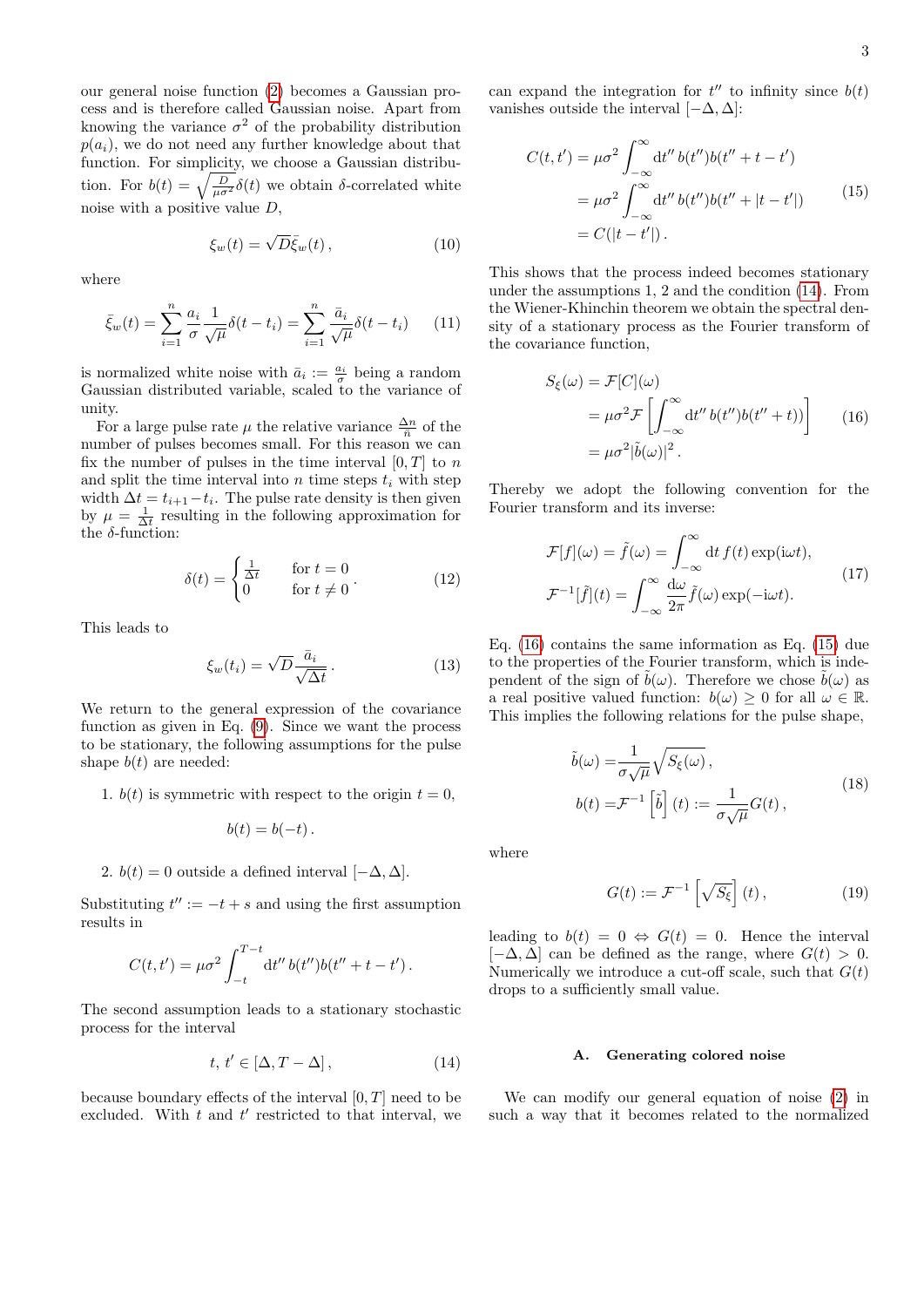white noise [\(11\)](#page-2-3) via

$$
\xi(t) = \sum_{i=1}^{n} a_i b(t - t_i)
$$
  
= 
$$
\sum_{i=1}^{n} \int_{-\infty}^{\infty} dt' a_i b(t - t') \delta(t' - t_i)
$$
  
= 
$$
\int_{-\infty}^{\infty} dt' b(t - t') \sum_{i=1}^{n} a_i \delta(t' - t_i)
$$
 (20)  
= 
$$
\int_{-\infty}^{\infty} dt' b(t - t') \sigma \sqrt{\mu} \bar{\xi}_w(t')
$$
  
= 
$$
\int_{-\infty}^{\infty} dt' G(t - t') \bar{\xi}_w(t').
$$

With the substitution  $t'' = -t + t'$  and the symmetry of  $G(t)$ , caused by its proportionality to the symmetric pulse shape  $b(t)$ , we obtain [\[22\]](#page-11-18)

$$
\xi(t) = \int_{-\infty}^{\infty} dt'' G(t'') \bar{\xi}_w(t + t'')
$$
  
= 
$$
\int_{-\Delta}^{\Delta} dt'' G(t'') \bar{\xi}_w(t + t'').
$$
 (21)

<span id="page-3-1"></span>For practical reasons of generating stochastic variables at discrete times with a constant time step  $\Delta t$ , a simple algorithm for the discretized form of [\(21\)](#page-3-1) is presented in the appendix. We verified this algorithm by comparing given covariance functions with the numerical result of multiple realizations of this random process (cf. Fig. [1\)](#page-3-2). We used the following two covariance functions and their Fourier transforms for the relations [\(16\)](#page-2-1) and [\(18\)](#page-2-4):

<span id="page-3-3"></span>
$$
C_1(t) = \frac{D}{2\tau} \exp\left(-\frac{|t|}{\tau}\right)
$$
  
\n
$$
\Rightarrow S_{\xi 1}(\omega) = \frac{D}{1 + \tau^2 \omega^2},
$$
  
\n
$$
C_2(t) = \frac{D}{\alpha \sqrt{\pi}} \exp\left[-\left(\frac{t}{\alpha}\right)^2\right]
$$
  
\n
$$
\Rightarrow S_{\xi 2}(\omega) = D \exp\left[-\left(\frac{\alpha \omega}{2}\right)^2\right].
$$
\n(22)

Here,  $\tau$  and  $\alpha$  are positive values characterizing the correlation time of the noise. For the limit  $\tau \to 0$  and  $\alpha \to 0$ ,  $C_1(t)$  and  $C_2(t)$  approach the covariance function of the white noise  $D\delta(t)$ .

According to [\(18\)](#page-2-4) we obtain:

$$
G_1(t) = \frac{\sqrt{D}}{\pi \tau} \text{K}_0 \left(\frac{|t|}{\tau}\right),
$$
  
\n
$$
G_2(t) = \frac{\sqrt{2D}}{\alpha \sqrt{\pi}} \exp\left(-\frac{2t^2}{\alpha^2}\right),
$$
\n(23)

where  $K_0$  denotes the modified Bessel function of the second kind.



<span id="page-3-2"></span>FIG. 1. (Color online) Comparison of the numerical simulation of  $\langle \xi(0)\xi(t)\rangle$  with the analytical result for two different covariance functions  $(C_1, D = 2, \tau = 2 \text{ and } C_2, D = 2, \alpha = 2)$ based on 8000 realizations.

In this way we have worked out a method to obtain a stationary Gaussian process with an arbitrary covariance function and a positive-valued Fourier transform. Using this approach, the noise can be simulated with only small numerical effort (see the Appendix). The question is now how the covariance function affects the solution of the Langevin equation.

### <span id="page-3-0"></span>III. THE GENERALIZED LANGEVIN EQUATION

In the following we assume that the collisions experienced by an observed particle in the heat bath are timecorrelated with each other resulting in a time-correlated noise for the Langevin equation. Since the stochastic force as well as the friction force in the Langevin equation are of the same origin, the friction force will also have a time dependence. The environment of the particle is affected by its movement and the particle is influenced to a later time in return, i.e., we describe a non-Markovian process with memory. Therefore, we introduce a timedependent friction kernel  $\Gamma(t)$  leading to the following form of the generalized one dimensional Langevin equa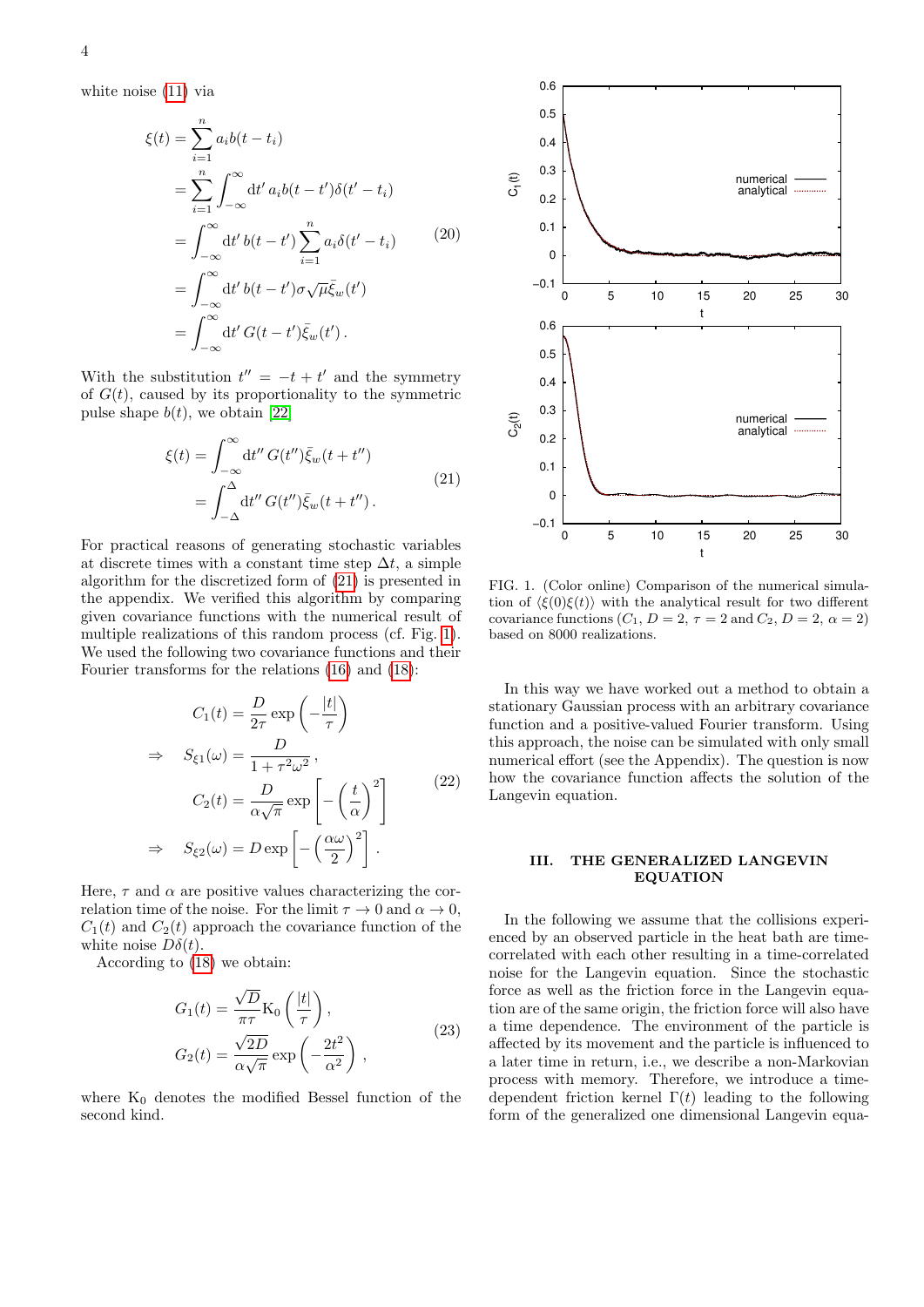tion [\[23\]](#page-11-19):

<span id="page-4-2"></span>
$$
m\ddot{x}(t) + 2\int_0^t dt' \Gamma(t - t')\dot{x}(t') - F_{\text{ext}}(x) = \xi(t), \quad (24)
$$

where  $F_{\text{ext}}(x)$  is an additional external force. Assuming that the equipartition principle holds<sup>[1](#page-4-1)</sup>,

$$
\frac{1}{2}m\langle v^2\rangle=\frac{1}{2}T\,,
$$

we obtain a relation between the friction kernel  $\Gamma(t)$  and the covariance function  $C(t)$ :

<span id="page-4-8"></span>
$$
\Gamma(t - t') = \frac{1}{2T} \langle \xi(t)\xi(t')\rangle = \frac{1}{2T} C(t - t'). \tag{25}
$$

This is the well known fluctuation-dissipation theorem. For an arbitrary time-independent external force  $F_{ext}(x)$ a derivation can be found in [\[24\]](#page-11-20).

Our numerical solving algorithm for the generalized Langevin equation [\(24\)](#page-4-2) is based on the three-step Adams-Bashforth scheme [\[25,](#page-11-21) p. 307], where the right side is calculated with the method presented in the Appendix. Therefore, for each particle we store the position  $x(t)$  and velocity  $\dot{x}(t)$  at every time step.

# <span id="page-4-0"></span>IV. LANGEVIN EQUATION WITHOUT EXTERNAL POTENTIAL

We first analyze the generalized Langevin equation without an external potential,

<span id="page-4-3"></span>
$$
m\ddot{x}(t) + 2\int_0^t dt' \Gamma(t - t')\dot{x}(t') = \xi(t), \qquad (26)
$$

where for initial conditions we choose



<span id="page-4-5"></span>FIG. 2. (Color online) Numerical evolution of the mean ki-netic energy [\(26\)](#page-4-3) for the exponential covariance function  $C_1(t)$ with  $\tau = 2$ , the Gaussian covariance function  $C_2(t)$  with  $\alpha = 1$ , and the theoretical limit of  $\tau \to 0$ ,  $\alpha \to 0$  corresponding to  $\delta$ -correlated white noise. The initial conditions for both simulations are given in [\(27\)](#page-4-4).

<span id="page-4-4"></span>
$$
x_0 = 0
$$
,  $v_0 = 0$ ,  $D = 2$ ,  $m = 0.1$ ,  $T = 1$ . (27)

We note that these initial conditions imply that this "Brownian particle" is not assumed to be in equilibrium with the "heat bath" represented by the fluctuating force, ξ, which is described as stationary Gaussian noise. Consequently the solutions of [\(26\)](#page-4-3) includes transient motion of the Brownian particle, while the corresponding back reaction to the heat bath is neglected. Indeed, for both covariance functions,  $C_1(t)$  and  $C_2(t)$ , we obtain an oscillating transient solution of the Langevin equation until the equilibrium value is reached, which differs significantly from the exponential trend in case of  $\delta$ -correlated white noise (see Fig. [2\)](#page-4-5)[\[26\]](#page-11-22). The oscillation is due to the retarded friction on the particle due to the memory of the system.

#### A. Analytical solution for  $C_1$

To solve the generalized Langevin equation [\(26\)](#page-4-3) analytically as a linear integro-differential equation, we can benefit from a continuation of the velocity  $v(t)$  by defining  $v_T$  as

$$
v_T(t) = \begin{cases} 0 & \text{for} \quad t < 0, \\ v(t) & \text{for} \quad t \in [0, T], \\ v(T) & \text{for} \quad t > T \end{cases} \tag{28}
$$

and choosing  $v(0) = 0$ , such that  $v_T(t)$  is a continuous function. With

$$
\xi_T(t) = \begin{cases} 0 & \text{for} \quad t < 0, \\ \xi(t) & \text{for} \quad t \in [0, T], \\ 0 & \text{for} \quad t > T \end{cases}
$$

and

$$
\Gamma_{\rm ret}(t) = \begin{cases} 0 & \text{for} \quad t < 0 \\ \Gamma(t) & \text{for} \quad t > 0 \end{cases}
$$

we obtain an equation which is identical to Eq. [\(26\)](#page-4-3) in the interval  $t \in [0, T]$ :

$$
m\dot{v}_T(t) + 2\int_{-\infty}^{\infty} dt' \Gamma_{\rm ret}(t-t')v_T(t') = \xi_T(t).
$$

This linear differential equation can be solved with the ansatz

<span id="page-4-6"></span>
$$
m\dot{G}_{\text{ret}}(t) + 2\int_{-\infty}^{\infty} dt' \Gamma_{\text{ret}}(t - t') G_{\text{ret}}(t') = \delta(t), \quad (29)
$$

where  $G_{\text{ret}}(t)$  denotes a retarded Green's function. The velocity is then given by

<span id="page-4-7"></span>
$$
v_T(t) = \int_{-\infty}^{\infty} G_{\text{ret}}(t - t') \xi_T(t') dt' \quad \text{for} \quad t \in [0, T]. \tag{30}
$$

<span id="page-4-1"></span><sup>&</sup>lt;sup>1</sup> Here and in the following we set the Boltzmann constant  $k_B = 1$ .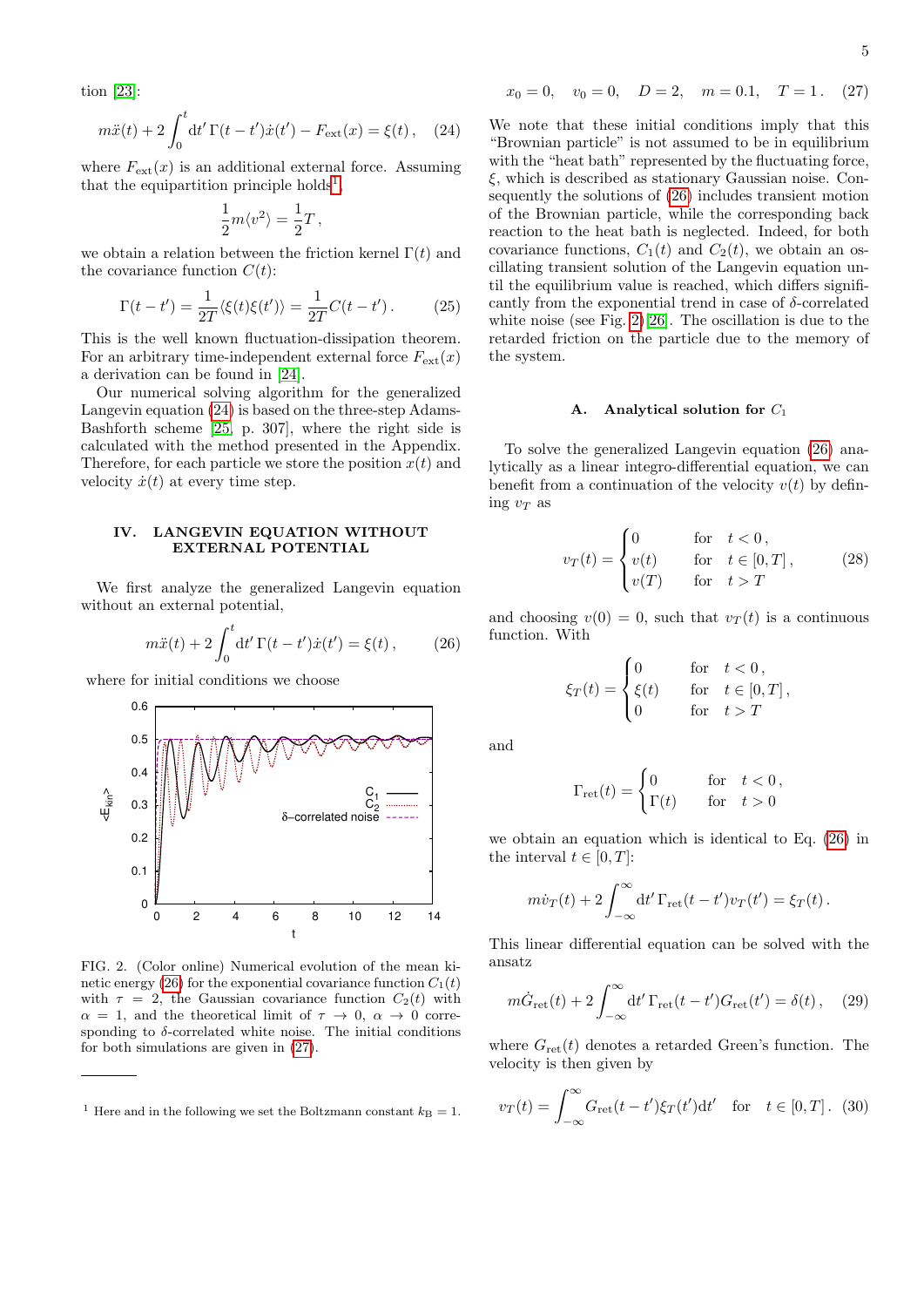The Green's function can be found via a Fourier transform of [\(29\)](#page-4-6), leading to

<span id="page-5-0"></span>
$$
\tilde{G}_{\rm ret}(\omega) = \frac{1}{2\tilde{\Gamma}_{\rm ret}(\omega) - i m \omega}.
$$
 (31)

For the exponential covariance function,  $C_1(t)$ , we find

$$
\tilde{\Gamma}_{\rm ret}(\omega) = \frac{D}{4T} \frac{1}{1 - i\omega \tau} \tag{32}
$$

and thus for the retarded Green's function, according to [\(31\)](#page-5-0)

$$
\tilde{G}_{\rm ret}(\omega) = \frac{1}{m\tau} \frac{\mathrm{i}\omega\tau - 1}{\omega^2 + \mathrm{i}\omega/\tau - Q/(2\tau)},\tag{33}
$$

<span id="page-5-2"></span>where  $Q = \frac{D}{mT}$ . The Fourier transformation to the time domain is done in the usual way, using the theorem of residues by closing the integration path in the upper (lower)  $\omega$ -half plane for  $t < 0$   $(t > 0)$ . As to be expected from the retardation condition,  $\tilde{G}_{\text{ret}}$  is analytic in the upper half-plane. For  $t > 0$  and  $2Q\tau < 1$ , defining  $\gamma_c = \frac{\sqrt{1-2Q\tau}}{2\tau}$ , the Green's function reads

<span id="page-5-1"></span>
$$
G_{\rm ret}(t) = \frac{1}{m} \left[ \frac{1}{2\gamma_c \tau} \sinh(\gamma_c t) + \cosh(\gamma_c t) \right] e^{-\frac{t}{2\tau}}.
$$
 (34)

This can be analytically continued to the case  $2Q\tau > 1$ by setting  $\gamma_c = i\omega_c$  with  $\omega_c = \frac{\sqrt{2Q\tau - 1}}{2\tau}$ :

$$
G_{\rm ret}(t) = \frac{1}{m} \left[ \frac{1}{2\omega_c \tau} \sin(\omega_c t) + \cos(\omega_c t) \right] e^{-\frac{t}{2\tau}}.
$$
 (35)

Finally, the case  $2Q\tau = 1$  can be found by taking the limit  $\gamma_c \to 0$  of [\(34\)](#page-5-1), resulting in

$$
G_{\rm ret}(t) = \frac{1}{m} \left( \frac{t}{2\tau} + 1 \right) e^{-\frac{t}{2\tau}}.
$$
 (36)

For small correlation times, i.e., for  $2Q\tau \leq 1$  we find an exponential-decay behavior. The relaxation time is larger compared to the Markovian limit due to the memory effects described by the correlation function. For larger correlation times the system oscillates with the characteristic frequency  $\omega_c = \frac{\sqrt{2Q_T-1}}{2\tau}$  due to the memory of the medium, leading to a kind of "plasmon formation". This is also reflected in the velocity-correlation function, which we evaluate next.

Inserting the Fourier transform of  $\tilde{v}_T(\omega)$  from Eq. [\(30\)](#page-4-7),

$$
\tilde{v}_T(\omega) = \tilde{G}_{\text{ret}}(\omega)\tilde{\xi}_T(\omega) \tag{37}
$$

into the definition of the velocity's spectral density [\[1,](#page-11-0) p. 60] yields

$$
S_{\nu}(\omega) = \lim_{T \to \infty} \frac{1}{T} \left\langle |\tilde{v}_{T}(\omega)|^{2} \right\rangle
$$
  
= 
$$
\lim_{T \to \infty} \frac{1}{T} |\tilde{G}_{\text{ret}}(\omega)|^{2} \left\langle |\tilde{\xi}_{T}(\omega)|^{2} \right\rangle
$$
  
= 
$$
|\tilde{G}_{\text{ret}}(\omega)|^{2} S_{\xi}(\omega) = 2T |\tilde{G}_{\text{ret}}(\omega)|^{2} \tilde{\Gamma}(\omega).
$$
 (38)



<span id="page-5-3"></span>FIG. 3. (Color online) The spectral density of the velocity for different correlation times. For small values of  $\tau$  the peak becomes broader and is shifted to higher frequencies.

Since  $\Gamma(t) = \Gamma(-t) \in \mathbb{R}$ , using the definition of the retarded damping function a direct evaluation of its Fourier transform yields ( $\omega \in \mathbb{R}$ )

$$
\tilde{\Gamma}(\omega) = \tilde{\Gamma}_{\text{ret}}(\omega) + \tilde{\Gamma}_{\text{ret}}^*(\omega). \tag{39}
$$

Using [\(33\)](#page-5-2) this can be written as

$$
\tilde{\Gamma} = \frac{1}{2} \left( \frac{1}{\tilde{G}_{\text{ret}}} + \frac{1}{\tilde{G}_{\text{ret}}^*} \right) = \frac{\text{Re } \tilde{G}_{\text{ret}}}{|\tilde{G}_{\text{ret}}|^2},\tag{40}
$$

and with the fluctuation-dissipation relation [\(25\)](#page-4-8) we finally arrive at

$$
S_v(\omega) = 2T \text{ Re } \left[ \tilde{G}_{\text{ret}}(\omega) \right]
$$
  
= 
$$
\frac{D^2}{m^2} \frac{1}{\frac{1}{4}Q^2 + (1 - Q\tau)\omega^2 + \tau^2\omega^4}.
$$
 (41)

Fig. [3](#page-5-3) shows the spectral density for different correlation times  $\tau$ , where for long correlation times we observe a clear oscillation expressed by a sharp peak at the frequency  $\omega_{\text{peak}}$ , which is given by

$$
\omega_{\rm peak} = \frac{\sqrt{2Q\tau - 2}}{2\tau}.
$$

If  $\tau$  is large enough, it follows that  $\omega_{\rm peak} \approx \frac{\sqrt{2Q\tau - 1}}{2\tau} = \omega_c$ . For decreasing  $\tau$  the peak becomes broader, and its maximum moves to the right until  $\omega_{\text{peak}}$  reaches an extremum for  $Q\tau = 2$ . For very small values of  $\tau$  the maximum of the spectral density remains at 0 and approaches a Lorentz shape with a width of  $\frac{\gamma}{m}$  [\[2,](#page-11-1) p. 53], [\[3\]](#page-11-2), where  $\gamma = \frac{D}{2T}$  according to the Nernst-Einstein relation. As expected, this leads to the Markovian limit for the Langevin equation with white noise.

For  $2Q\tau > 1$  we obtain an expression for the mean kinetic energy  $\langle E_{\text{kin}}(t) \rangle$ :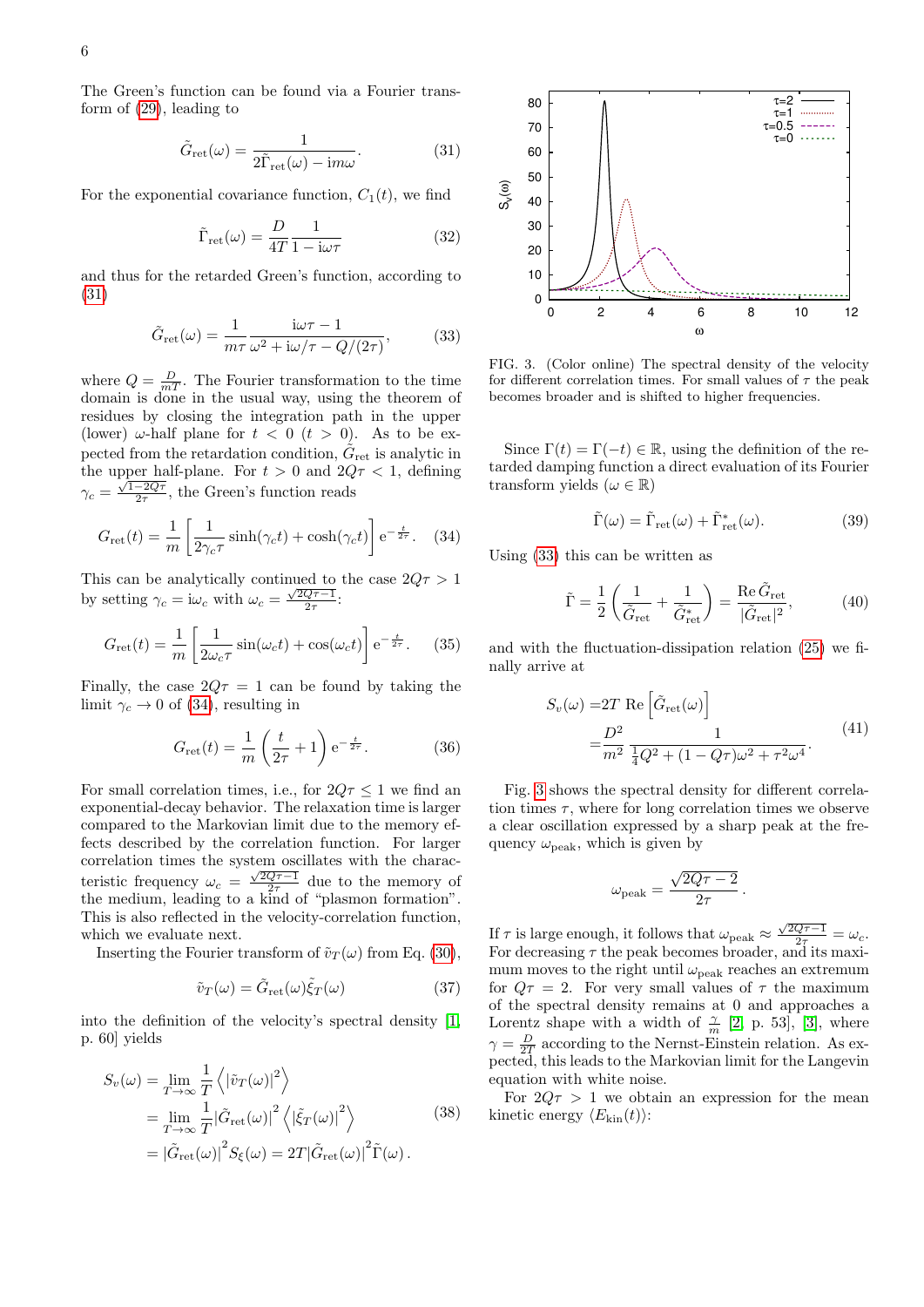$$
\langle E_{\rm kin} \rangle = \frac{1}{2} m \langle v^2(t) \rangle = \frac{1}{2} m \int_0^t ds \int_0^t ds' G_{\rm ret}(t-s) G_{\rm ret}(t-s') \langle \xi(s) \xi(s') \rangle
$$
  
\n
$$
= \frac{1}{2} m \int_0^t ds \int_0^t ds' G_{\rm ret}(t-s) G_{\rm ret}(t-s') C(s-s')
$$
  
\n
$$
= \frac{1}{2} T - \frac{1}{2} \frac{T}{2Q\tau - 1} \left[ Q\tau + \sqrt{2Q\tau - 1} \sin(2\omega_c t) + (Q\tau - 1) \cos(2\omega_c t) \right] e^{-\frac{t}{\tau}},
$$
\n(42)

<span id="page-6-3"></span>showing the relaxation to the equilibrium value  $T/2$  with the damping time  $\tau$  and oscillations due to the memory effect.

### B. Numerical results

In Fig. [4](#page-6-1) we compare the analytical expression of the kinetic energy with the numerical average over 8000 realizations, where the initial conditions are given by

$$
x_0 = 0
$$
,  $v_0 = 0$ ,  $D = 2$ ,  $m = 0.1$ ,  $T = 1$ 

and  $\tau = 2$ . Our numerical simulation is in a good agreement with the analytical result. Fig. [5](#page-6-2) shows the kinetic energy for different values of  $\tau$ . For a system in equilibrium, we have verified numerically that the velocity of particles is Boltzmann distributed.



<span id="page-6-1"></span>FIG. 4. (Color online) Comparison of the kinetic energy between the analytical expression (Eq. [\(42\)](#page-6-3)) and the numerical average over 8000 realizations.

# <span id="page-6-0"></span>V. LANGEVIN EQUATION IN QUADRATIC POTENTIALS

In this Section we verify our numerical algorithm to simulate non-Markovian Brownian motion for the analytically solvable case of the motion in quadratic potentials, i.e., the harmonic-oscillator and the quadratic-barrier potential.



<span id="page-6-2"></span>FIG. 5. (Color online) Numerical results for the kinetic energy and different values of  $\tau$ . As expected, with increasing correlation times the system takes longer to approach the equilibrium state.

#### A. Harmonic-oscillator potential

We now add a harmonic potential

$$
V_{\text{ext}}(x) = \frac{1}{2}m\omega_0^2 x^2\tag{43}
$$

as a minimal extension to include an external force. In this case the Langevin equation takes the form:

$$
m\ddot{x}(t) + 2\int_0^t dt' \Gamma(t - t')\dot{x}(t') + m\omega_0^2 x = \xi(t).
$$
 (44)

From the equipartition and virial theorems we expect

$$
\frac{1}{2}m\left\langle v^2(t)\right\rangle = \frac{1}{2}m\omega_0^2\left\langle x^2(t)\right\rangle = \frac{1}{2}T. \tag{45}
$$

For the initial conditions  $x_0 = 0$  and  $v_0 = 0$  we can calculate the spectral density of the position  $x$  in analogy to the spectral density of the velocity without potential,

$$
S_x(\omega) = |\tilde{G}_{\rm ret}(\omega)|^2 S_{\xi}(\omega).
$$

Here,  $\tilde{G}_{\text{ret}}(\omega)$  denotes the retarded Green's function of  $x_T(t)$  which solves the equation

$$
m\ddot{G}_{\text{ret}}(t) + 2 \int_{-\infty}^{\infty} dt' \Gamma_{\text{ret}}(t - t') \dot{G}_{\text{ret}}(t')
$$
  
+
$$
m\omega_0^2 G_{\text{ret}}(t) = \delta(t).
$$
 (46)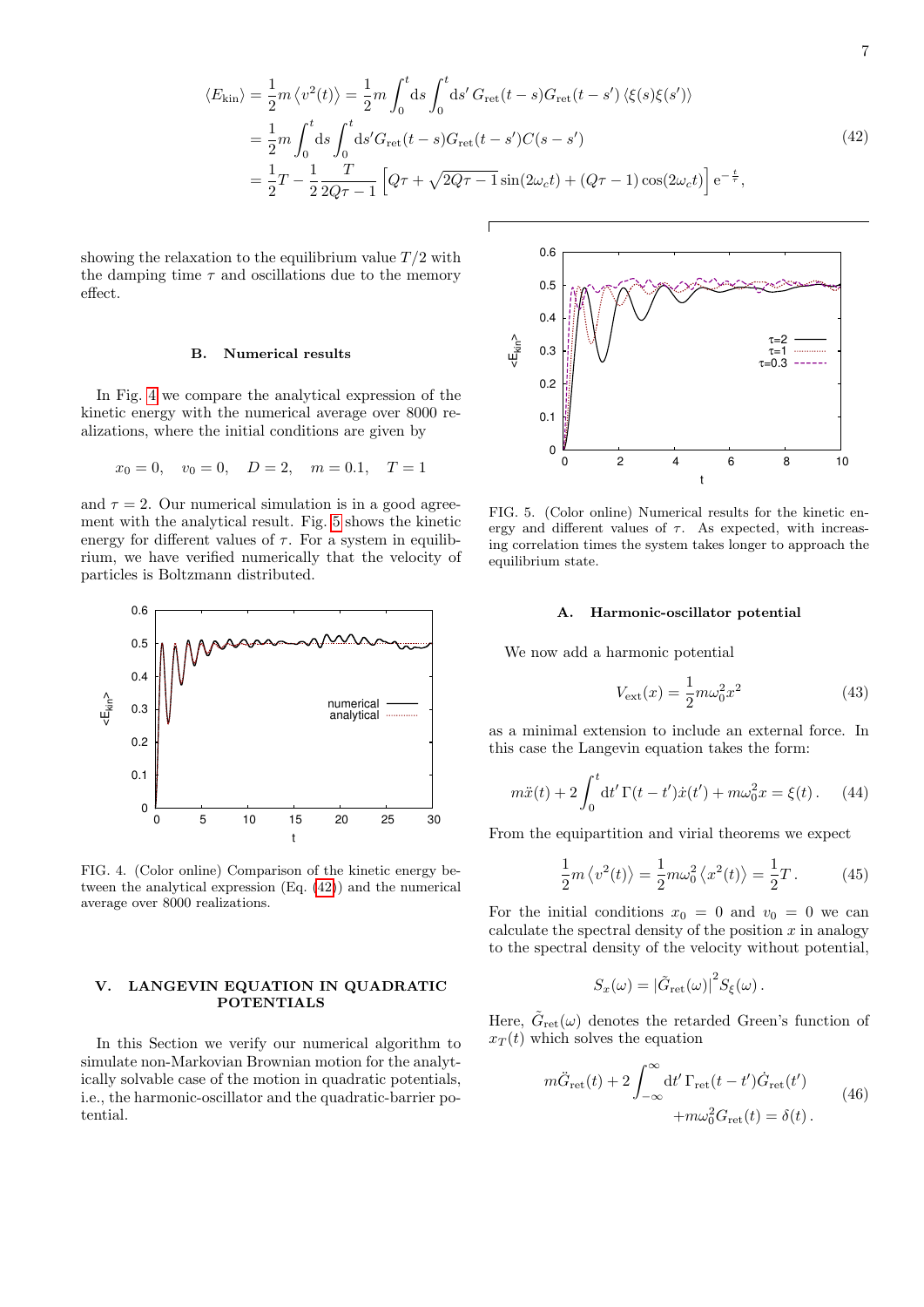It can be evaluated in an analogous way as for the free particle cf. Sec. [IV,](#page-4-0) leading to

$$
S_x(\omega) = \frac{2T}{\omega} \text{Im}[\tilde{G}_{\text{ret}}(\omega)] \tag{47}
$$

with

$$
\tilde{G}_{\rm ret}(\omega) = \frac{1}{m \left(\omega_0^2 - \omega^2 - i\frac{2\omega}{m}\tilde{\Gamma}_{\rm ret}(\omega)\right)}.
$$
 (48)

Fig. [6](#page-7-0) shows a peak in the spectral density approaching the frequency  $\omega_0$  for long correlation times  $\tau$ . For smaller values of  $\tau$  the peak becomes broader. The frequency of this peak is denoted with  $\omega_{\text{peak}}$ , and its development as a function of  $\tau$  is shown in Fig. [7.](#page-7-1) In the present example the damping of the system, characterized by  $D$ , is relatively large. With decreasing values of D the function of the peak frequency becomes continuous.



<span id="page-7-0"></span>FIG. 6. (Color online) Spectral density of the position  $x$  in a harmonic oscillator. The simulation parameters are  $T = 1$ ,  $D = 1, m = 0.2 \text{ and } \omega_0 = \sqrt{5}.$ 

#### B. Diffusion over a barrier

As an additional test of our numerical method, we simulate the diffusion of a non-Markovian Brownian particle over a square-barrier potential,

$$
V(x) = -\frac{m\omega_0^2}{2}x^2.
$$
 (49)

As detailed in [\[27\]](#page-11-23), this problem can be solved analytically for the case of the correlation function  $C_1$  [\(22\)](#page-3-3). Although the Brownian particle can not come to thermal equilibrium in this case, because the potential is not bounded from below, the probability to pass over the barrier is well defined. With the initial kinetic energy  $K = p_0^2/2m$  ( $p_0 > 0$ ) and the barrier height  $B = m\omega_0^2 x_0^2/2$   $(x_0 < 0), \ \beta = D/(2mT)$  in the here simulated case of a stationary non-Markovian Langevin



<span id="page-7-1"></span>FIG. 7. (Color online) Behavior of the peak frequency  $\omega_{\text{peak}}$ as a function of  $\tau$ . In a narrow frequency range the peak vanishes completely. With increasing values of  $\tau$  it approaches the frequency of the harmonic oscillator whereas in the limit  $\tau \to 0$  its frequency converges to the white-noise limit. The same simulation parameters have been used as in Fig. [6.](#page-7-0)



<span id="page-7-3"></span>FIG. 8. (Color online) Simulation for the probability to pass a square barrier compared to the analytic result [\(50\)](#page-7-2) [\[27\]](#page-11-23). We use the same representation of the barrier height as in this reference, i.e.,  $\kappa = K/B_{\text{eff}}$  with  $B_{\text{eff}} = B\omega_0/\lambda_1^2$ .

process it reads for  $t \to \infty$ 

<span id="page-7-2"></span>
$$
P(x_0, p_0) = \frac{1}{2} \text{erfc}\left[\omega_0 \sqrt{\frac{1 + \lambda_1 \tau}{\beta \lambda_1}}\right] \times \left(\sqrt{\frac{B}{T}} - \frac{\lambda_1}{\omega_0} \sqrt{\frac{K}{T}}\right)\right].
$$
\n(50)

The parameter  $\lambda_1$  is the positive root of the cubic equation

$$
\lambda^3 + \frac{\lambda^2}{\tau} + \left(\frac{\beta}{\tau} - \omega_0^2\right) - \frac{\omega_0^2}{\tau} = 0.
$$
 (51)

To further validate our numerics, we have used the same test cases as in [\[27\]](#page-11-23). As can be seen in Fig. [8,](#page-7-3) the results of the simulation is in perfect agreement with the ana-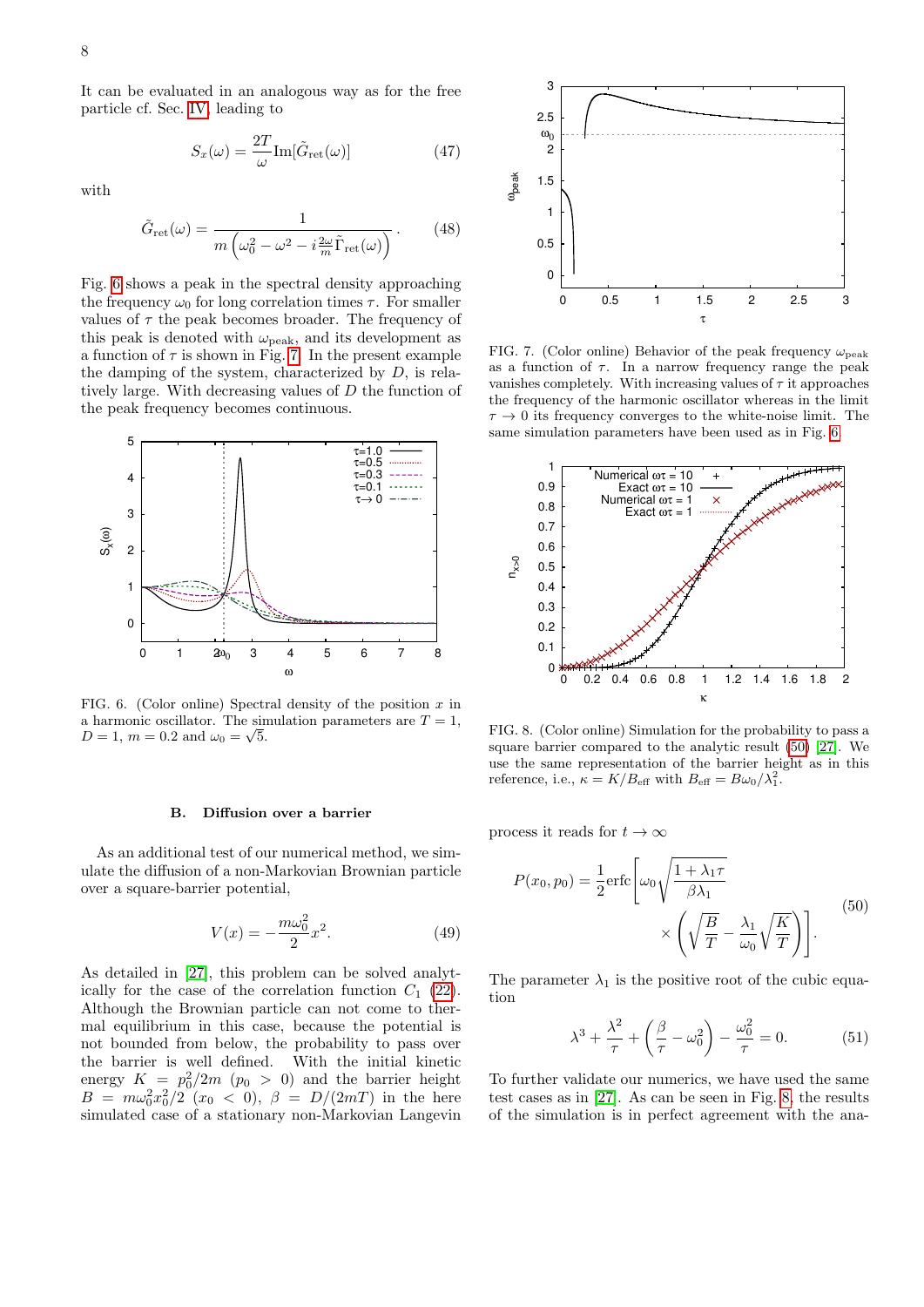<span id="page-8-3"></span>9

lytical result [\(50\)](#page-7-2). We have checked that further evolution to later times within our numerical simulation does not change the passing probability anymore, i.e., that the time evolution really converges to the anlytical result. We have also verified that the same results can be achieved with the stochastic process, using a white-noise auxiliary variable, as explained in the reference.

# VI. LANGEVIN EQUATION IN A DOUBLE WELL POTENTIAL



<span id="page-8-4"></span>FIG. 9. (Color online) 400 independent realizations of the Langevin equation [\(52\)](#page-8-2) with a symmetric double-well potential and initial conditions as defined in [\(53\)](#page-8-3). Shown is the total energy and position of each particle at the time  $t = 5$ .

The general form of a double-well potential  $V(x)$  is described by

$$
V(x) = ax^4 + bx^3 + cx^2 + d
$$

with a suitable choice of parameters  $a, b, c$  and  $d$ . Since the corresponding force is not linear in  $x$ , a linear Green's function method is no longer applicable to solve the Langevin equation

$$
m\ddot{x}(t) + 2\int_0^t dt' \Gamma(t - t')\dot{x}(t')
$$
  
+ 4ax<sup>3</sup> + 3bx<sup>2</sup> + 2cx =  $\xi(t)$ , (52)

<span id="page-8-2"></span>and we present only numerical results.

#### <span id="page-8-0"></span>A. Symmetric double well potential

Here, we consider a symmetric potential with  $b = 0$ , centered around  $x = 0$ . For an analytic study of the diffusion over a saddle with the generalized Langevin equation, including the exponential covariance function  $C_1(t)$ , see [\[27\]](#page-11-23). All particles are initially located in the left potential minimum, and the initial conditions are (see also Fig. [9\)](#page-8-4)

$$
x_0 = x_{\text{minL}}, v_0 = 0, D = 2, m = 0.1,
$$
  
\n $T = 1, \Delta V = 1, x_{\text{minL}} = -x_{\text{minR}} = -2.$  (53)

For the exponential covariance function  $C_1(t)$  the system equilibrates at the expected mean kinetic energy of  $\frac{1}{2}T$ as illustrated in Fig. [10.](#page-8-5) Let  $N_{x>0}(t)$  be the number of particles on the right side of the well and  $N_{total}$  the total number of simulated particles. The relative number of particles on the right side is then given by

$$
n_{x>0}(t) = N_{x>0}(t)/N_{\text{total}}
$$

and is shown for different correlation times  $\tau$  in Fig. [11.](#page-9-0) If the correlation time is large enough, the first particles overcoming the well (steep rise in Fig. [11\)](#page-9-0) are dragged back to the left (drop in Fig. [11\)](#page-9-0) due to the memory effect. When these particles reach the left potential well they are dragged back once more from the left to the right such that we see a rise of  $n_{x>0}(t)$  again. This oscillation could go on for a long time if the particles were not influenced by the random force of the heat bath over time, making them "forget" about their history. In the case of a large correlation time  $\tau = 6$  we can vaguely observe a second drop in the number of particles on the right side. For larger times  $t > 5$ ,  $n_{x>0}(t)$  follows an exponential



<span id="page-8-5"></span>FIG. 10. (Color online) Kinetic energy of the Langevin equation [\(52\)](#page-8-2) with a symmetric double well potential for the covariance function  $C_1$ .

growth of the form

$$
n_{x>0}(t) = 0.5 - B \exp\left(-\frac{t}{\tau_{\text{eq}}}\right),
$$

where B and  $\tau_{eq}$  are two fit parameters, and  $\tau_{eq}$  describes the characteristic time of the system to reach its equilib-rium state. Fig. [12](#page-9-1) shows a significant increase of  $\tau_{eq}$  as a function of the correlation time  $\tau$ .

### <span id="page-8-1"></span>B. Asymmetric double well potential

If  $b \neq 0$ , the double-well potential becomes asymmetric as shown in Fig. [13](#page-9-2) and can be applied for instance to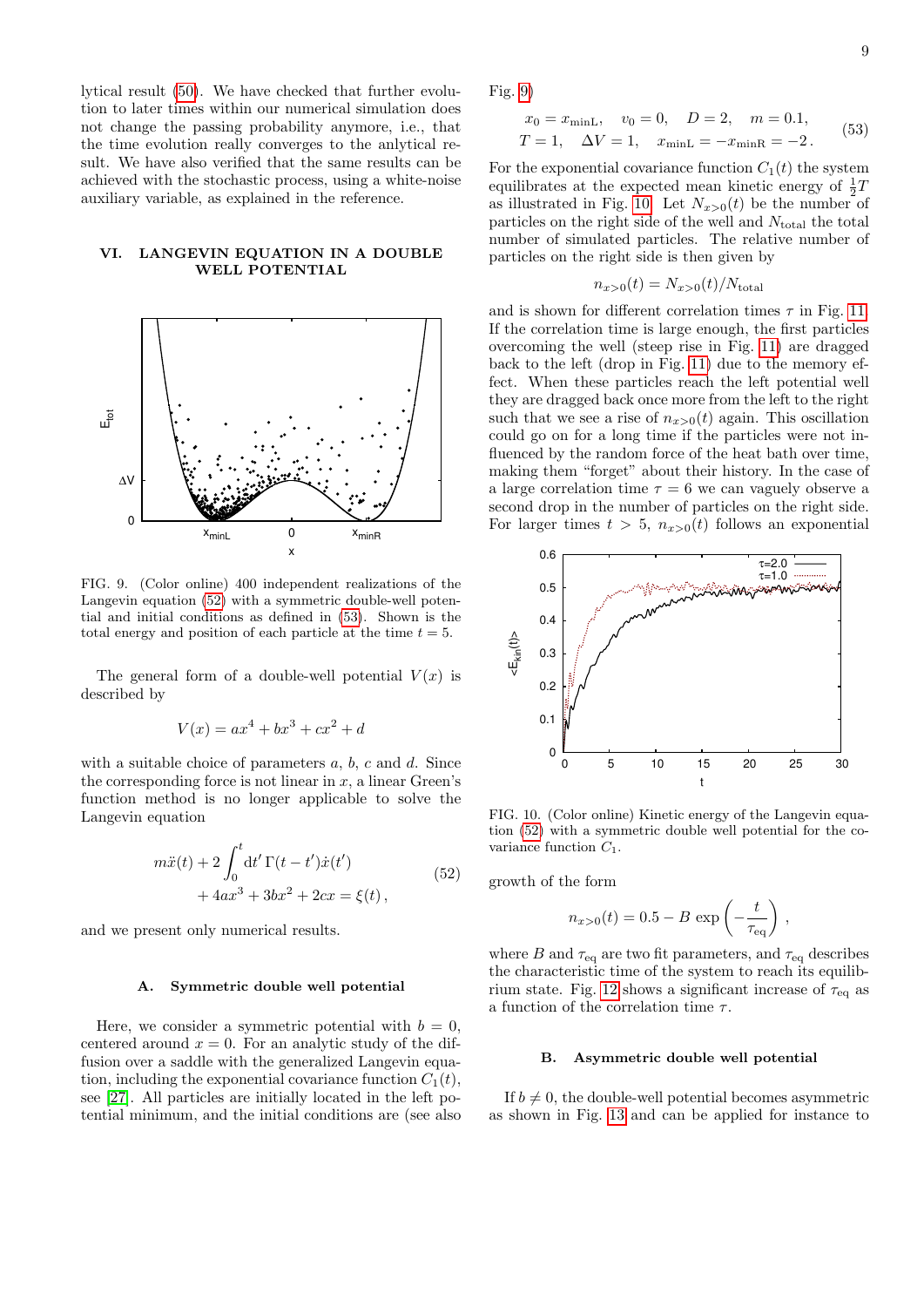

<span id="page-9-0"></span>FIG. 11. (Color online) Relative number of particles located on the right side of the symmetric potential for different correlation times  $\tau$  and two different time ranges.



<span id="page-9-1"></span>FIG. 12. (Color online) Characteristic time  $\tau_{eq}$  for the system to reach equilibrium in the symmetric double well potential as a function of the correlation time  $\tau$ .

describe the case of heavy-ion fusion. For an analysis in the white-noise limit see [\[28\]](#page-11-24). The initial conditions for



<span id="page-9-2"></span>FIG. 13. (Color online) 400 independent realizations of the Langevin equation [\(52\)](#page-8-2) with an asymmetric double well potential and initial conditions as defined in [\(54\)](#page-9-3). Shown is the total energy and position of each particle at the time  $t = 5$ .

the following simulations are

<span id="page-9-3"></span>
$$
x_0 = x_{\text{minL}}, \quad v_0 = 0, \quad D = 4, \quad m = 0.1,
$$
  
\n $(\Delta V)_{\text{L}} = 1, \quad (\Delta V)_{\text{R}} \approx 2.90,$   
\n $x_{\text{minL}} \approx -1.83, \quad x_{\text{minR}} \approx 2.73.$  (54)

With rising temperature some particles fall into the deeper right potential minimum and remain there. For even higher temperatures it is possible that these particles overcome the potential barrier  $(\Delta V)_{\text{R}}$  from the right. Fig. [14](#page-9-4) and [15](#page-10-0) show the development of  $n_{x>0}(t)$ for  $\tau = 0.1, \tau = 2$  and different values of the temperature. We observe that for very high temperatures the equilibrated relative number of right particles lowers since more particles can overcome the right potential barrier  $(\Delta V)_{\rm R}$  backwards. Fig. [16](#page-10-1) shows this development of  $n_{x>0}(t)$  for different temperatures at two time values  $t = 4$  and  $t = 20$ . The effect of the correlation time  $\tau$ becomes smaller with increasing t.



<span id="page-9-4"></span>FIG. 14. (Color online) Relative number of particles located on the right side of the potential well for different temperatures T and correlation time  $\tau = 0.1$ .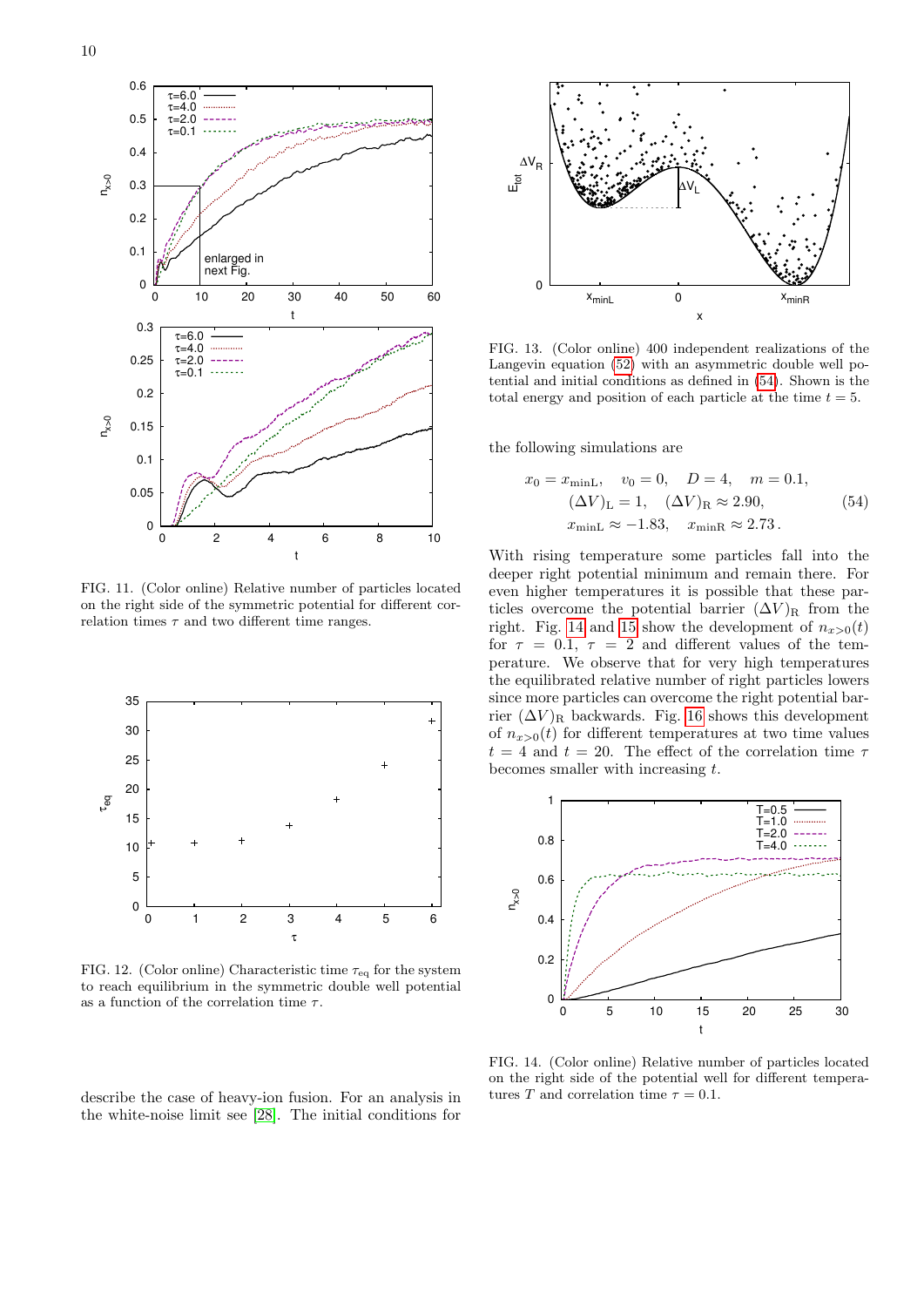

<span id="page-10-0"></span>FIG. 15. (Color online) Same as Fig. [14](#page-9-4) but for the correlation time  $\tau = 2$ .



<span id="page-10-1"></span>FIG. 16. (Color online) Relative number of particles located on the right side of the asymmetric potential well as a function of the temperature T at fixed times  $t = 4$  (upper figure) and  $t = 20$  (lower figure). With increasing temperature more particles overcome the potential well in a shorter time. For very high temperatures the particle's energy becomes large enough to overcome the potential barrier as easily from the right as from the left such that the curve converges to 0.5. The correlation time has a larger impact on the relative number of particles for smaller times t.

# VII. CONCLUSION AND OUTLOOK

In this paper we presented an efficient method to simulate stationary Gaussian noise for an arbitrary covariance function and applied this procedure to the simulation of the generalized Langevin equation with and without external potentials leading to memory effects due to the time correlation of the noise.

In absence of an external potential the memory effect with sufficiently large correlation times realized by different covariance functions manifests itself in "plasmon" oscillations. In the presence of a harmonic potential we are able to solve the Langevin equation in parts analytically and have found an effective particle oscillation frequency composed of an oscillation due to the harmonic potential and an oscillation due to the memory effect. Finally, we presented our numerical results for the simulation of the generalized Langevin equation with a symmetric and an asymmetric double well potential. Here, we emphasize that the correlation of the noise plays an important role in the behavior of the observed particles, leading to memory effects that lead to a delay of the relaxation of quantities like the particle distribution to their equilibrium values.

In this work we mainly focused on the presentation of the generalized Langevin equation including the exponential covariance function  $C_1(t)$ . While the Gaussian covariance function  $C_2(t)$  also leads to oscillations, the frequencies are different. This motivates for a further study on the impact of different covariance functions.

Another promising investigation with the present method is the question of the diffusion rate (Kramers rate) over a potential barrier [\[16\]](#page-11-12), which we also postpone to a future publication.

For a more general study of the generalized Langevin equation in three dimensions, with particle-particle interaction, and a memory kernel not only depending on  $t - t'$  but on t and t' separately, see [\[29,](#page-11-25) [30\]](#page-11-26).

# ACKNOWLEDGMENTS

We thank Eduardo Fraga for valuable discussions. We thank the anonymous referee for pointing us to the interesting paper [\[27\]](#page-11-23) which lead us to verify our algorithms on the test case for diffusion of a non-Markovian Brownian particle over a barrier. A. M. acknowledges financial support from the Helmholtz Research School for Quark Matter Studies (H-QM) and HIC for FAIR. H. v. H. has been supported by the Deutsche Forschungsgemeinschaft (DFG) under grant number GR 1536/8-1.

#### Appendix: Algorithm for colored noise

Here, we give explicitly a basic numerical algorithm for generating a sequence of colored noise in accordance with our method, which is described in [II.](#page-1-0)